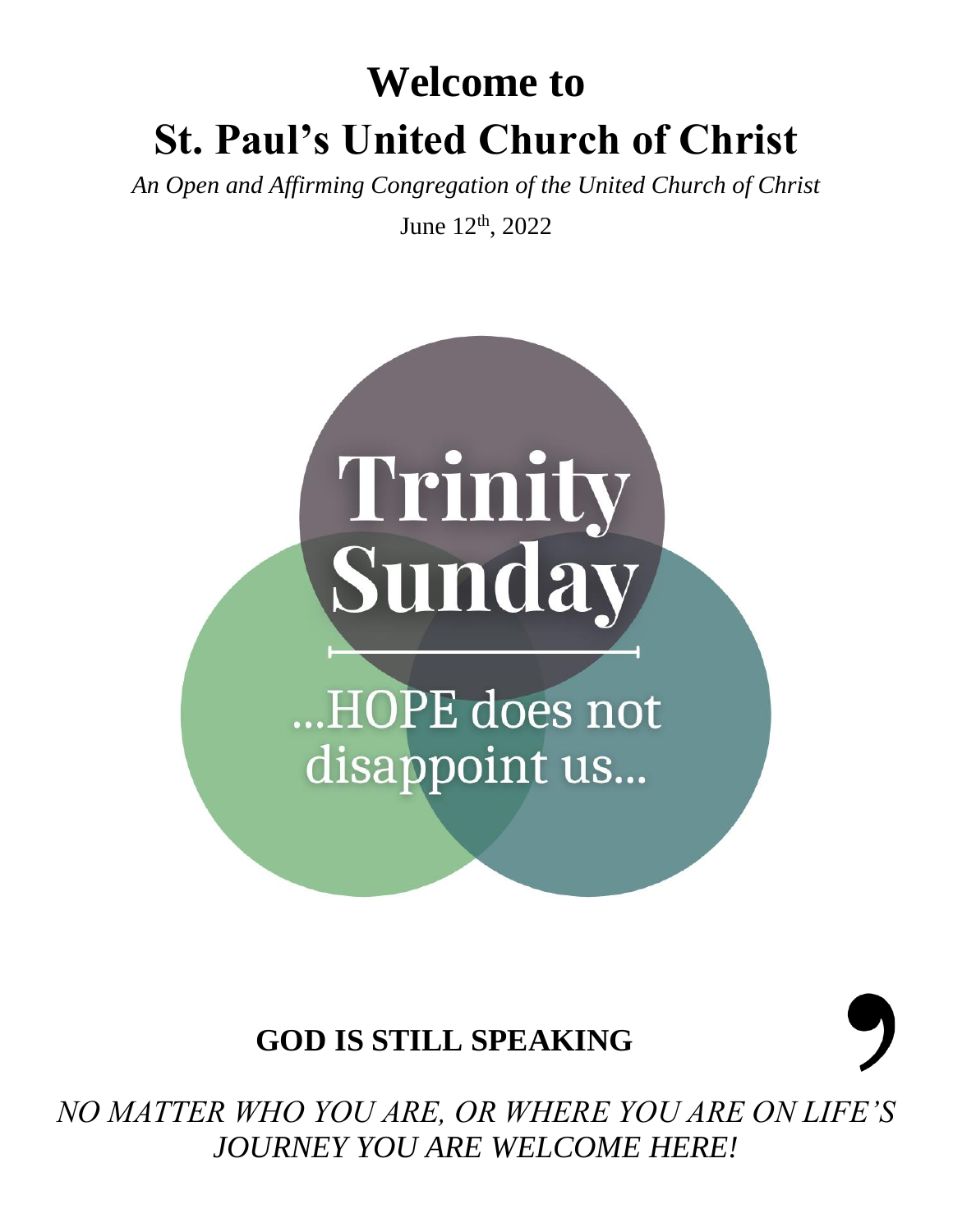### **Worship Leadership**

Preacher: The Rev. John J. Ward-Diorio Pastor Allyssa A. Boyer Lector: Sherry Spencer

### **Ministry of Music**

Minister of Music: Eric R. Dundore Choristers' Director: Jonneke A. Dundore Assistant Music Director: Mark A. Dundore Organist: Sarah A. Myers Assistant Organist: Patrice G. Miller

# **Ministry of Audio and Video**

Jeffrey A. Dundore

### **Ministry of Service**

Welcome Team Leader: Wendy Hayden Welcome Team: Corky Short, Jody Biss, Candace LaRue Nursery: Art Williams, Ben Anderson Flower Delivery: Mary Runkle

> **Pastor Emeritus** The Rev. Dr. Thomas E. Herrold

> > **Ministers** The Entire Congregation

*Please visit the church website at <http://www.saintpaulsucc-mech.org/> to sign up for Acolyte, Welcome Team, Lector, Volunteer in the Nursery, Deliver the Altar Flowers, and/or Sponsor the Altar Flowers. You will find the individual signup sheets under the "Sign Up" menu heading. Thank you.*



S*t. Paul's Online Giving*

**ST. PAUL'S UNITED CHURCH OF CHRIST 626 Williams Grove Road Mechanicsburg, PA 17055 717/766-7931 Website: www.saintpaulsucc-mech.org Office email: stpaulstaff@outlook.com John's email: [revjohnwd@outlook.com](mailto:revjohnwd@outlook.com) Allyssa's email: [allyssaboyer@outlook.com](mailto:allyssaboyer@outlook.com)**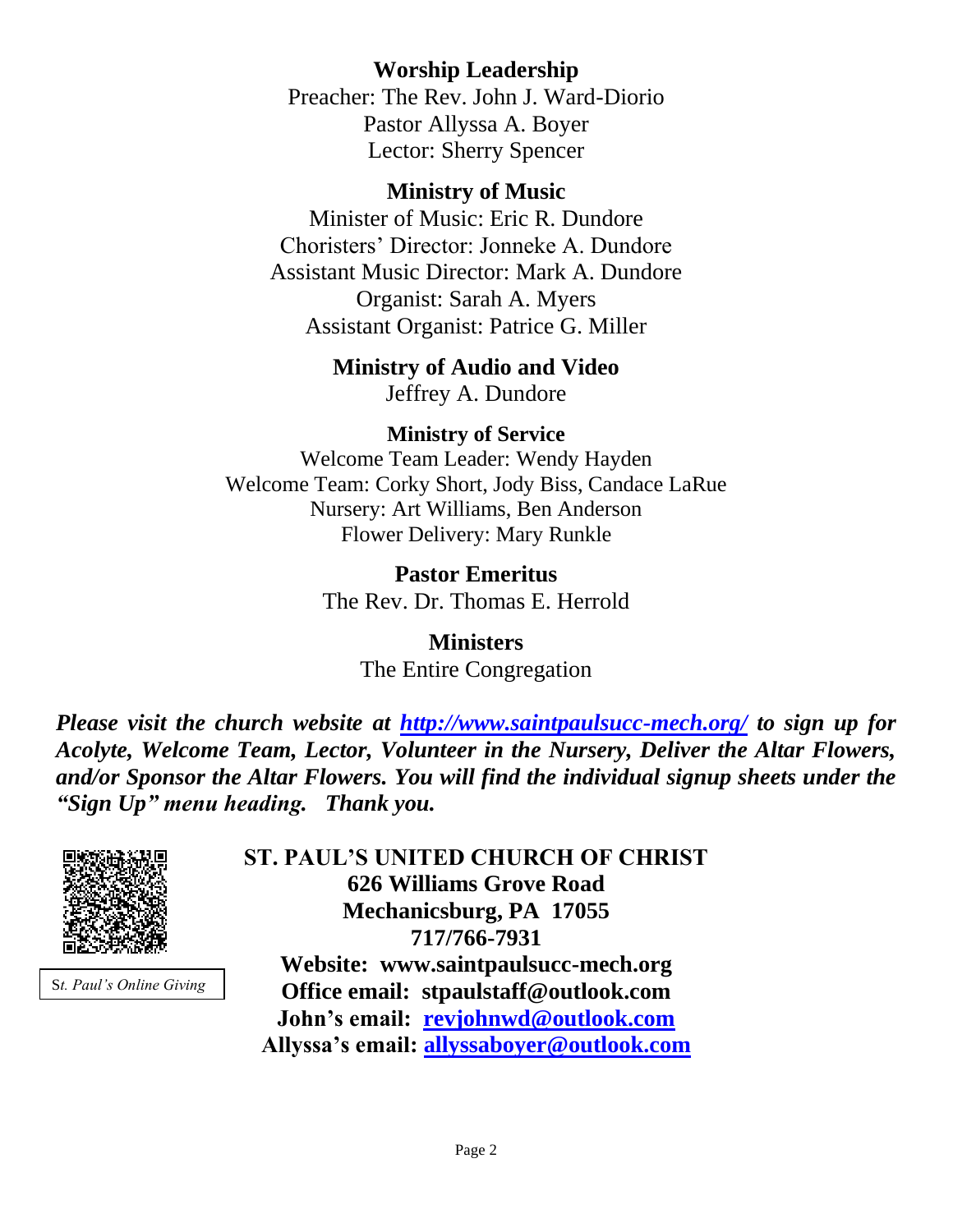### ST. PAUL'S UNITED CHURCH OF CHRIST SERVICE OF WORSHIP

### TRINITY SUNDAY June  $12^{\text{th}}$ ,  $2022$

*Please note: the livestream broadcast begins with the Announcements. If you do not wish to appear in the livestream, it is best to sit in one of the back three pews of the Sanctuary.*

*Please write up any Prayer Requests ahead of time, leave them in the Red Bowl or give them to the Welcome Team Leader. They will bring them forward.*

*\*Those who are comfortable doing so are invited to stand.*

THE RINGING OF THE CHIMES

THE WELCOME & ANNOUNCEMENTS

THE ORGAN PRELUDE "The Faithful" James Southbridge

CALL TO WORSHIP

*Please note: we will be singing with our masks in place.*

\*THE HYMN No. 277 "Holy, Holy, Holy!"

# \*PRAYER OF INVOCATION (Unison)

**Mysterious God, guide us as we seek to understand three of the aspects of Your Being that we call the Trinity. May we not carve them in stone, claiming an exclusive and finished knowledge of You, but allow their limitlessness so that our understanding of You may continue to grow and expand. Amen.** 

### CALL TO CONFESSION

We prefer concrete understandings. A thing is *this* or *that*. God however is so far beyond our this or that and yet we still try and limit God to only certain aspects, attributes, and actions. Let us join in our Silent Prayers of Confession.

SILENT PRAYERS OF CONFESSION

# WORDS OF ASSURANCE (Responsive):

Minister: God forgives us, and continues to be and act as God, despite our efforts to claim exclusive knowledge of who God is and how God acts.

**ALL: Let us open ourselves to the Mystery that is God, to the questions that can help us see God in deeper and wider terms, and to the faith that connects us with God even in our uncertainties. Amen.**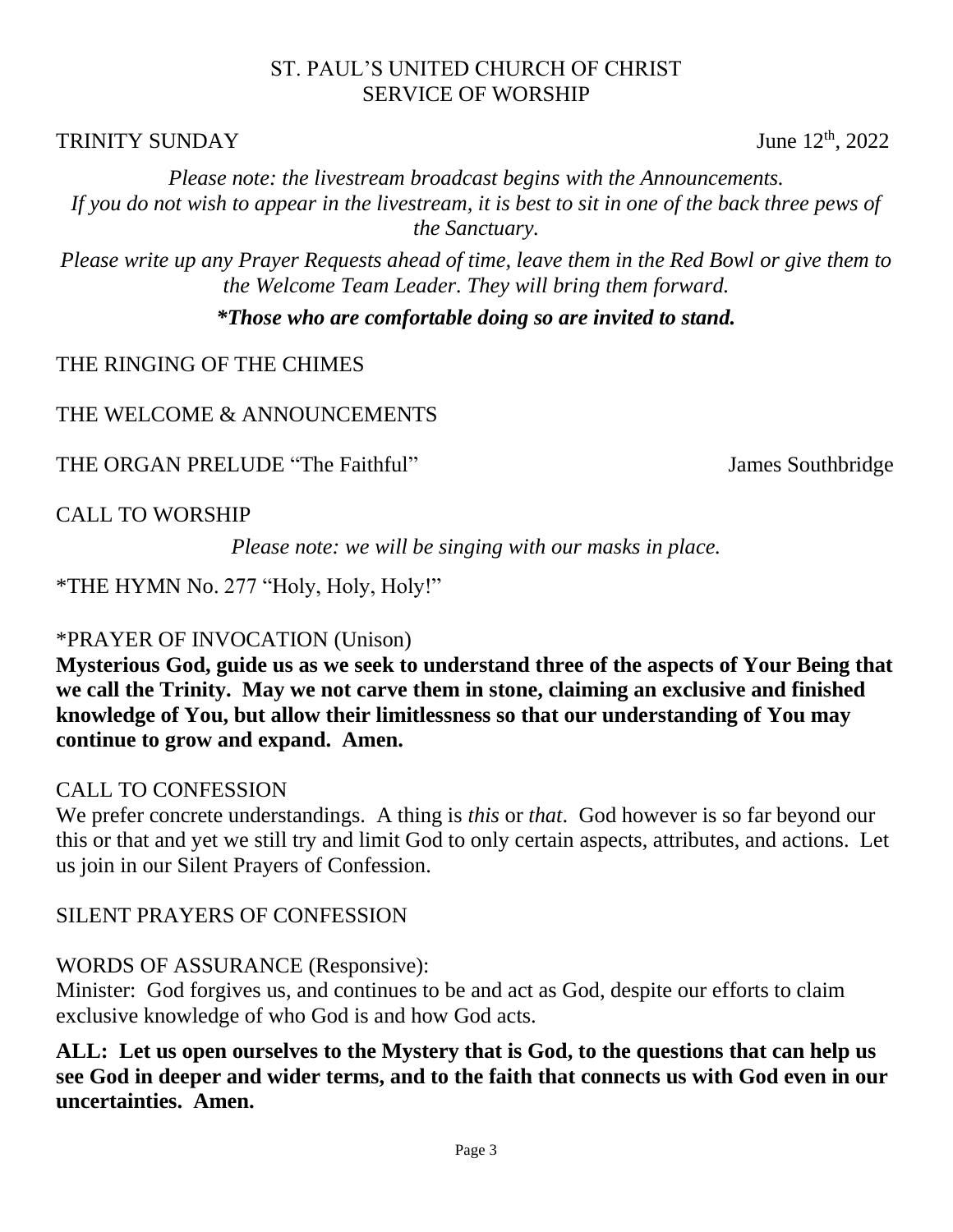*Please note: we will not be shaking hands or hugging. If you are able, please rise and greet one another with other signs of Peace.*

### \*THE PASSING OF THE PEACE

### \*THE GLORIA PATRI (#759 is the tune, but not all the same words) **Glory be to the Father, and to the Son, and to the Holy Ghost; As it was in the beginning, is now, and ever shall be, world without end. Amen. Amen.**

*Children are invited to the front at this time. They may sit on the chancel steps, they may sit in the front pews, or they may remain seated with their families. Remember, everyone who comes forward will be on camera.* 

SING THE CHILDREN TO THE FRONT SINGLES USES Jesus Loves the Little Children *Jesus loves the little children, all the children of the world Shy and Joyful, Bold and Bright They are precious in his sight Jesus loves the little children of the world.*

THE WORD FOR THE YOUNG

SING THE CHILDREN TO THEIR SEATS FOR THE SEATS FOR THE LOVES Me

*Jesus loves me, this I know, for the Bible tells me so Little ones to him belong. They are weak but He is strong. Yes, Jesus loves me. Yes, Jesus loves me Yes, Jesus loves me. The Bible tells me so*

THE HEBREW SCRIPTURE READING THE THE PROVERS 8:1-14

THE PSALM READING PSALM READING

\*THE HYMN No. 278 "Creator God, Creating Still"

THE RESPONSE: One: God is Still Speaking. **All: Thanks be to God!** 

THE EPISTLE READING & MESSAGE: Romans 5:1-5

"Finding Hope"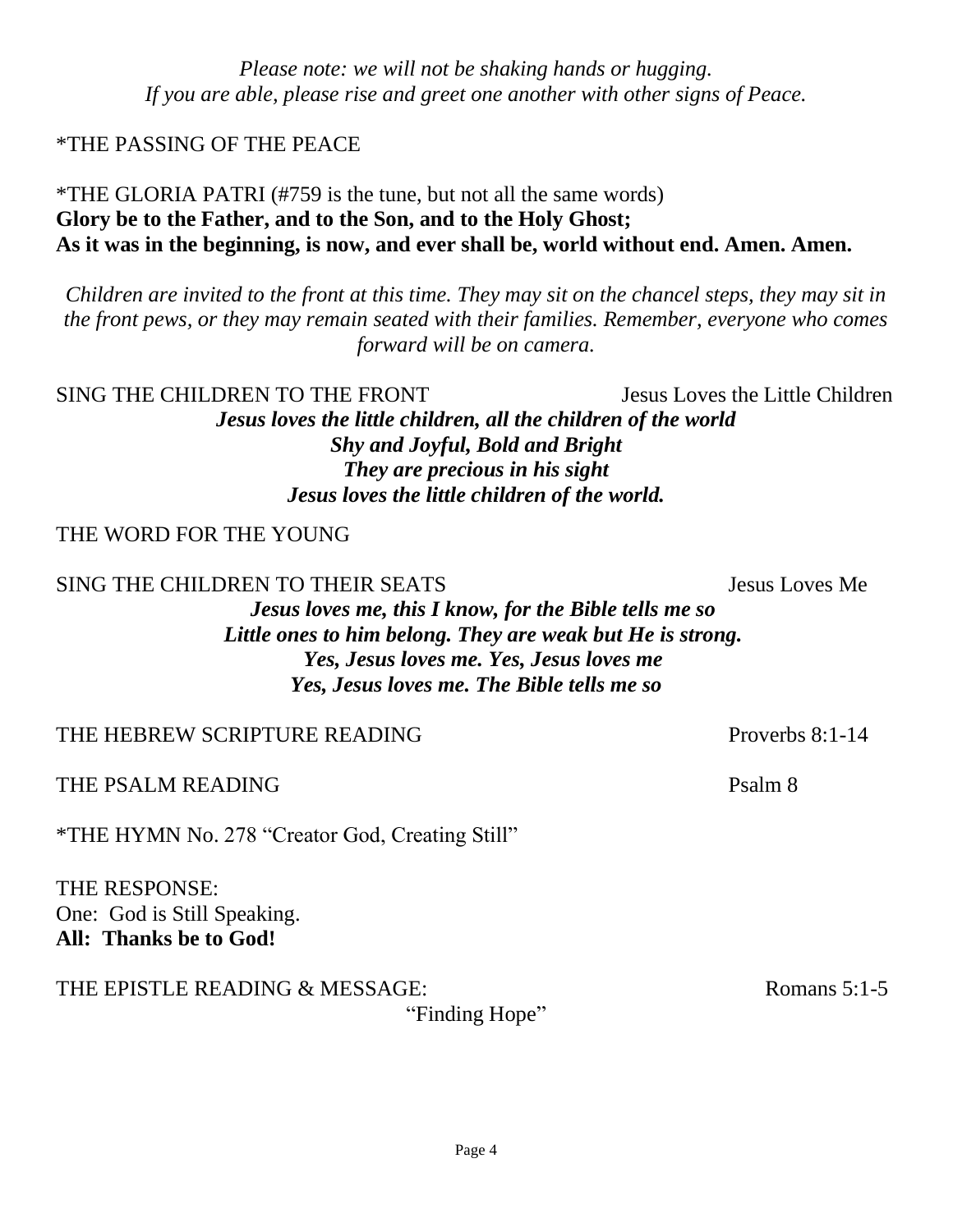### THE PRAYERS OF THE PEOPLE AND THE LORD'S PRAYER

**Our Father, who art in heaven, hallowed be thy name. Thy kingdom come. Thy will be done on earth as it is in heaven. Give us this day our daily bread. And forgive us our debts, as we forgive our debtors. And lead us not into temptation but deliver us from evil. For thine is the kingdom, and the power, and the glory, forever. Amen.**



THE CHORAL RESPONSE

*Please note: you can leave your offerings in the plate in the Narthex on your way in or on your way out after Service. You may also place your pew pad sheets in that Offering Plate. Thank you.* 

SPECIAL MUSIC Chelsey and Jay Moss

### \*DOXOLOGY

*From all who dwell beneath the skies, Let the Creator's praise arise! Let the Redeemer's name be sung. Through every land, by every tongue!*

### \*THE PRAYER OF DEDICATION (Unison)

**Giving God, we are grateful for wisdom, for beauty, for the ways in which we see Your glory in all creation. Most of all, we thank You for caring for us and for entrusting to us the ministry of caring for the earth and for one another. May these offerings extend the faith and honor you: Creator, Savior, and Sustainer. Amen.** 

\*THE HYMN No. 273 "Praise with Joy the World's Creator"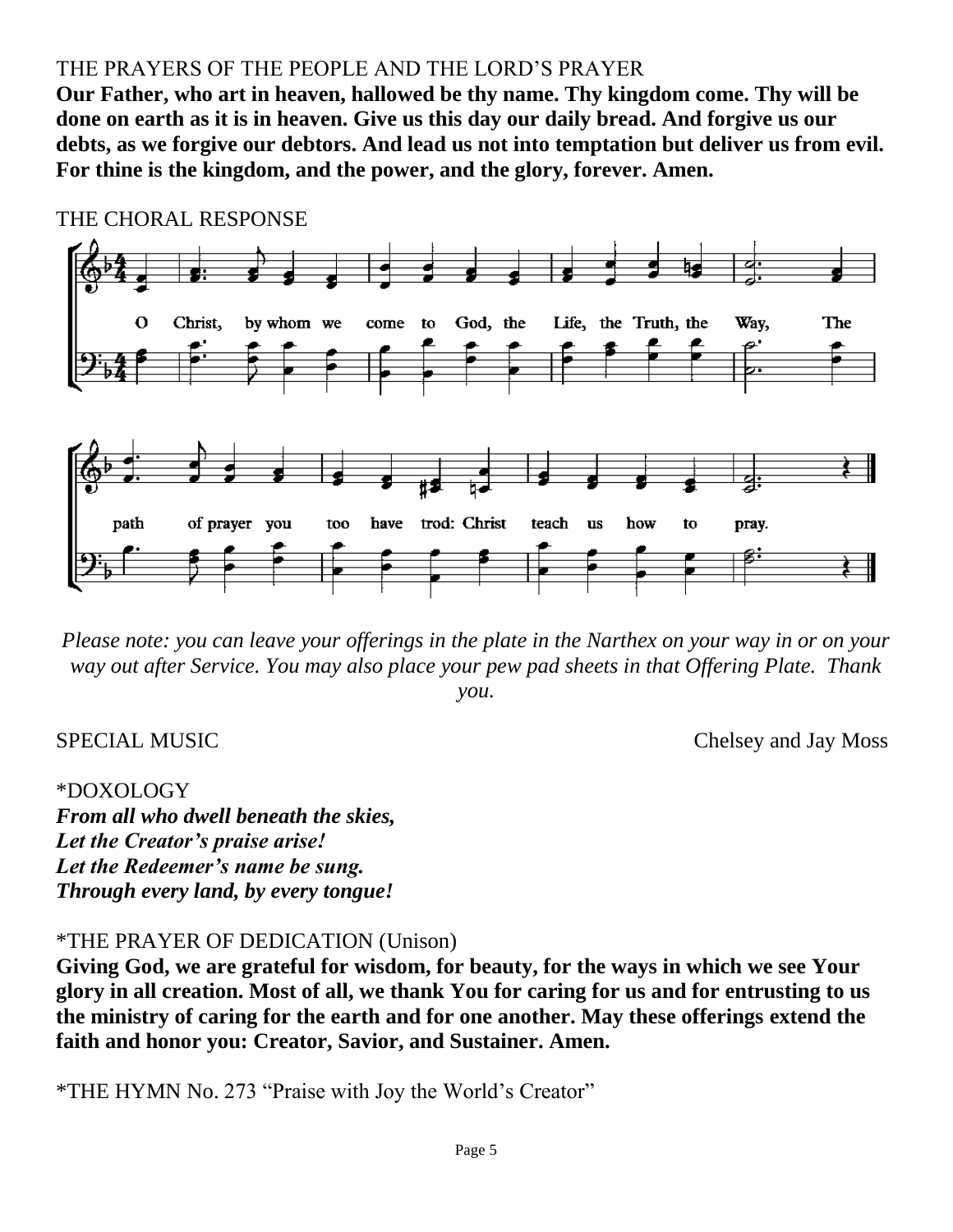### \*THE BIDDING TO MISSION

### \*THE WORLD PEACE PRAYER

One: Lead us, O God.

**All: Lead us from death to life, from falsehood to truth. Lead us from despair to hope, from fear to trust. Lead us from hate to love, from war to peace. Let peace fill our hearts, our world, our universe. Amen.**

### \*THE BENEDICTION

### \* THE THREE-FOLD AMEN

*Please note: the livestream continues until the end of the Postlude. Please know you are free to leave following the Three-fold Amen and exit to the Narthex to speak with one another. You may be visible and audible on the livestream as you exit early. If you choose to remain, please stay seated and listen quietly to the Postlude.*

### THE ORGAN POSTLUDE "A Lamp Unto My Feet" Edward Broughton

References:

The Prayer of Dedication is from "Gathered by Love" by Lavon Bayler, 1994, United Church Press. The World Peace Prayer is a paraphrase of a verse from the Upanishads, the most ancient scriptures of Hinduism, also prayed daily by Roman Catholic Benedictine nuns.

### **ALTAR FLOWERS**

The Altar flowers are given to the Glory of God by Anna Thompson, "In honor of the end of treatment for Conner and Ethan."